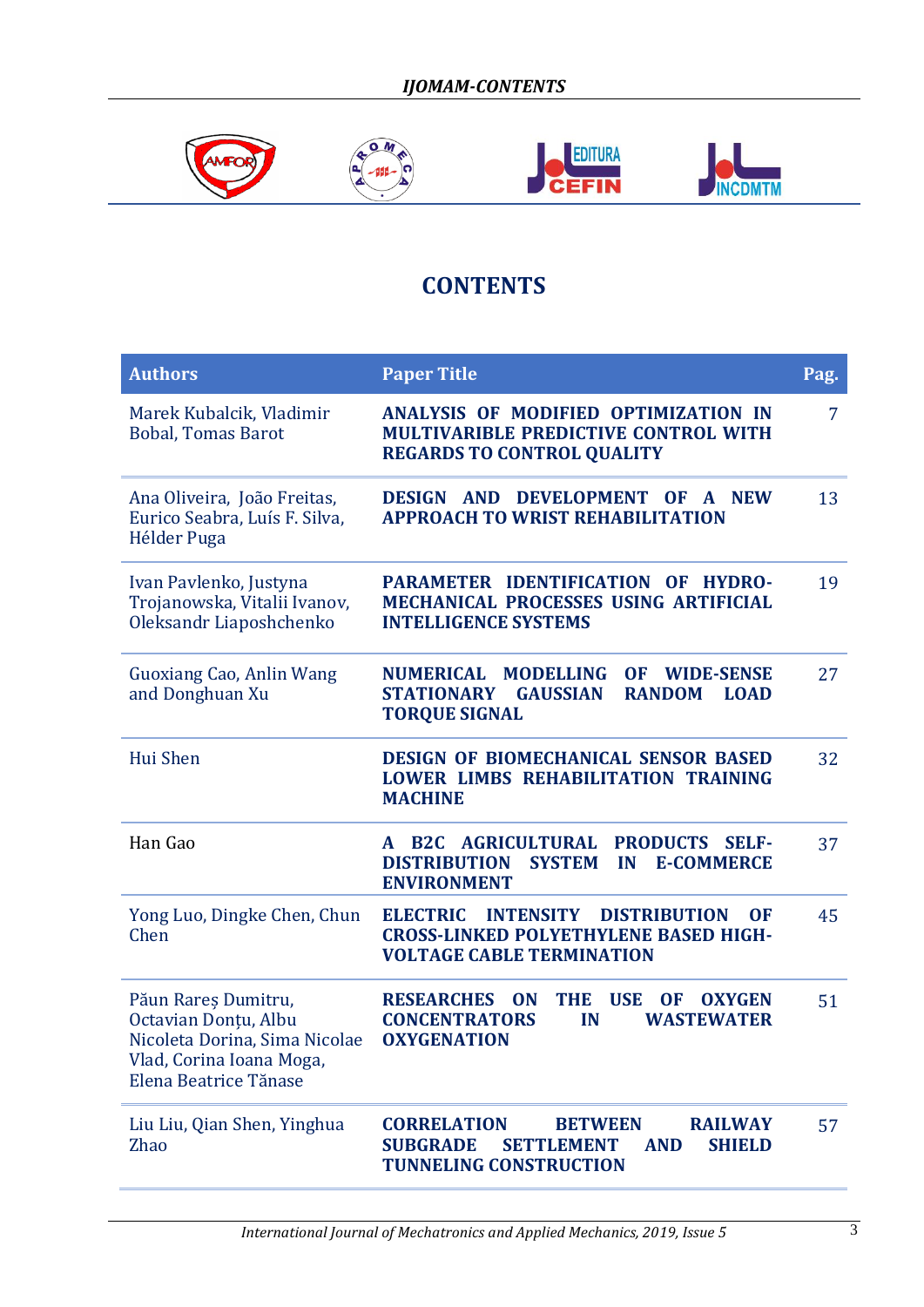| Xiaojuan Yuan, Chunsheng<br>Shi                                              | RESEARCH ON DYNAMIC SCHEDULING<br><b>OF</b><br><b>DISTRIBUTION</b><br><b>SUPPLY</b><br><b>INVENTORY</b><br>IN<br><b>UNCERTAIN ENVIRONMENT</b>                                                                                                                   | 62  |
|------------------------------------------------------------------------------|-----------------------------------------------------------------------------------------------------------------------------------------------------------------------------------------------------------------------------------------------------------------|-----|
| <b>Wangcheng Cao</b>                                                         | <b>APPLICATION</b><br><b>OF</b><br><b>SUPPORT</b><br><b>VECTOR</b><br><b>BASED</b><br><b>SPEECH</b><br><b>RECOGNITION</b><br><b>MACHINE</b><br><b>TECHNOLOGY</b><br><b>HUMAN-COMPUTER</b><br>IN<br><b>INTERACTION TECHNOLOGY</b>                                | 70  |
| Lei Cao                                                                      | <b>RESEARCH</b><br><b>ON</b><br><b>DATA</b><br><b>PROCESSING</b><br><b>AND</b><br><b>EXTRACTION</b><br><b>INFORMATION</b><br><b>OF</b><br><b>REMOTE</b><br><b>SENSING IMAGE BASED ON THE UAV AERIAL</b><br><b>PHOTOGRAPHY</b>                                   | 75  |
| Shuangde Huang, Zigeng<br>Zhou, Baoyu Xu, Shengwei<br>Wang, Tao Wang         | <b>PLANNING</b><br><b>AND</b><br><b>POSITIONING</b><br><b>PATH</b><br>TECHNOLOGY OF INTELLIGENT INSPECTION<br><b>ROBOT IN CABLE TUNNEL</b>                                                                                                                      | 81  |
| S. Azizi, N. Maleki-Jirsaraei, A.<br>Yagi                                    | <b>INVESTIGATION THE EFFECT OF ROUGHNESS</b><br><b>COEFFICIENT</b><br>CONTROL<br>IN<br><b>GROWTH</b><br><b>OF</b><br><b>CRYSTAL MATERIALS BY NANO</b><br>EPITAXIAL<br><b>ONE-DIMENSIONAL</b><br><b>UNDER</b><br>$\mathbf{A}$<br><b>BOUNDED</b><br><b>DOMAIN</b> | 87  |
| Ting Guo, Hongde Qin                                                         | <b>DYNAMIC RESPONSES COUPLED ANALYSIS OF</b><br><b>FPSO IN SOUTH CHINA SEA</b>                                                                                                                                                                                  | 93  |
| Xiuran Wei, Feng Wang                                                        | <b>MASSIVE DATA BALANCE SCHEDULING</b><br><b>IN</b><br><b>CLOUD COMPUTING ENVIRONMENT</b>                                                                                                                                                                       | 100 |
| Guihong Zhang, Caiming Liu,<br>Men Tao                                       | <b>DATA</b><br><b>MINING</b><br><b>TECHNOLOGY</b><br><b>BASED</b><br><b>ON</b><br><b>ASSOCIATION RULES ALGORITHM</b>                                                                                                                                            | 106 |
| Liliana-Laura Badita, Aurel<br>Zapciu, Valentin Gornoava                     | <b>SUBMICRONIC</b><br><b>PATTERNS</b><br><b>USING</b><br><b>LITHOGRAPHIC TECHNOLOGIES FOR FUTURE</b><br><b>APPLICATIONS IN THE FIELD OF SENSORS</b>                                                                                                             | 113 |
| Maohua Xiao, Kai Wen, Cunyi<br>Zhang, Dan Wu, Nong Gao,<br><b>Jing Zhang</b> | AN INTELLIGENT ROLLING BEARING FAULT<br>DIAGNOSIS METHOD OF CNN BASED ON<br><b>MNIST DATABASE OF HANDWRITTEN DIGITS</b>                                                                                                                                         | 123 |
| Yang Lin                                                                     | <b>POSITIONING</b><br><b>AUTONOMOUS</b><br><b>AND</b><br><b>FULL</b><br>TRAVERSAL PATH PLANNING TECHNOLOGY<br><b>INTELLIGENT</b><br><b>SWEEPING</b><br><b>INDOOR</b><br><b>FOR</b><br><b>ROBOT</b>                                                              | 131 |
| Jia Liu, Peng-fei Zhao, Jing<br><b>Huang</b>                                 | BATTERY MANAGEMENT OF NEW ENERGY<br><b>VEHICLE BASED ON CFD</b>                                                                                                                                                                                                 | 143 |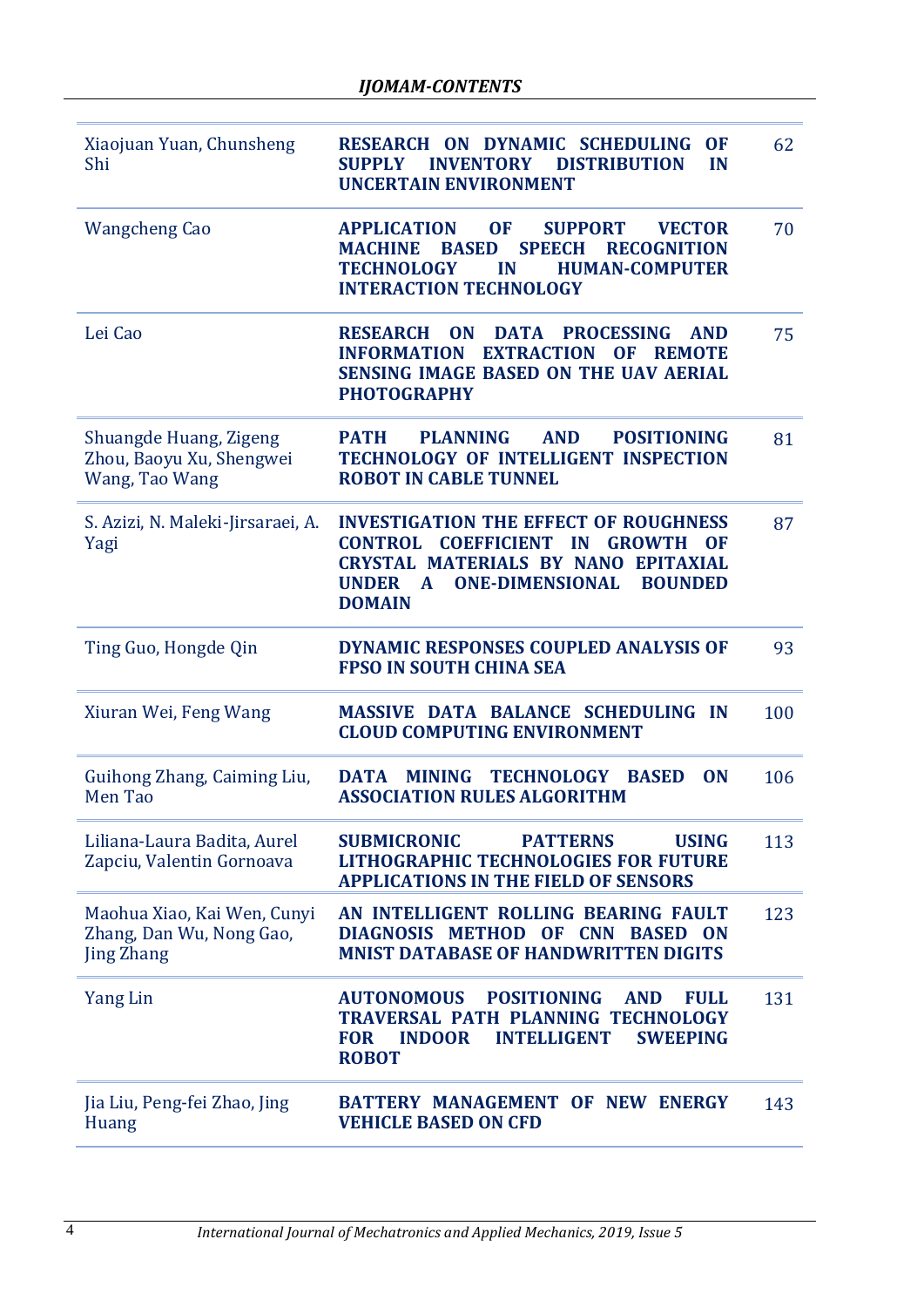| Yang Lei                                                                                                                                                  | <b>EXPLORATION OF MECHANICAL PROPERTIES</b><br>OF MODIFIED NANOMETER CONCRETE                                                                                                                                                                | 156 |
|-----------------------------------------------------------------------------------------------------------------------------------------------------------|----------------------------------------------------------------------------------------------------------------------------------------------------------------------------------------------------------------------------------------------|-----|
| Chuan Li                                                                                                                                                  | <b>OPTIMIZATION ALGORITHM FOR</b><br><b>HYBRID</b><br>ELECTROMECHANICAL<br><b>DESIGN</b><br><b>CABLE</b><br><b>OF</b><br>$ON A^* AND$<br><b>PRODUCTS BASED</b><br><b>GENETIC</b><br><b>ALGORITHM</b>                                         | 165 |
| Shuai GUO, Chengtao YUE,<br>Tao SONG, Qibo JIA                                                                                                            | <b>ON</b><br><b>MODELING</b><br><b>RESEARCH</b><br><b>AND</b><br><b>COMPENSATION</b><br><b>METHOD</b><br><b>FOR</b><br><b>GROUND</b><br><b>LEVEL</b><br><b>ERROR</b><br><b>BASED</b><br><b>MOBILE</b><br><b>ON</b><br><b>MANIPULATOR</b>     | 179 |
| Aurel Zapciu, Valentin<br>Gornoavă, Liliana Laura<br>Badita, Anton Vieru                                                                                  | <b>RESEARCH</b><br><b>ON</b><br><b>THE</b><br><b>OPTIMIZATION</b><br><b>OF</b><br><b>METAL</b><br><b>CARBIDE</b><br><b>PROCESSING</b><br><b>SINTERING</b><br><b>COSTS USING DIAMOND COATED DISKS WITH</b><br><b>RESINS POLYAMIDE BINDERS</b> | 187 |
| Daniela<br>Costa,<br><b>Mariana</b><br>Martins,<br>Susana<br>Martins,<br>Teixeira,<br>Andreia<br>Eduarda<br>Bastos, Ana Rita<br>Cunha,<br>Leonilde Varela | <b>ANALYSIS</b><br><b>PRODUCTION</b><br><b>OF</b><br><b>ACTIVITY</b><br><b>CONTROL MECHANISMS FOR INDUSTRY 4.0</b>                                                                                                                           | 194 |
| João Lopes, Luís Farinha                                                                                                                                  | <b>SYMBIOSIS</b><br><b>INDUSTRIAL</b><br><b>IN</b><br><b>CIRCULAR</b><br>A<br><b>ECONOMY: TOWARDS FIRMS' SUSTAINABLE</b><br><b>COMPETITIVE ADVANTAGE</b>                                                                                     | 206 |
| Daniel Cordoneanu,<br><b>Constantin Nițu</b>                                                                                                              | <b>FREQUENCY-BASED</b><br><b>FEATURES</b><br><b>FOR</b><br><b>CONDITION</b><br><b>BEARINGS</b><br><b>MONITORING</b><br><b>EXTRACTED WITH GOERTZEL ALGORITHM</b>                                                                              | 221 |
| Lian Xue, Cheng-song Hu                                                                                                                                   | APPLICATION OF VIRTUAL INSTRUMENT IN<br><b>AUTOMATIC TEST OF HIGH-SPEED MIXED</b><br><b>SIGNAL</b>                                                                                                                                           | 227 |
| Dawei Ding, Xin Huan,<br><b>Hailiang Liu</b>                                                                                                              | <b>ALGORITHM</b><br><b>INTERFACE</b><br><b>FOR</b><br><b>ELECTROMECHANICAL</b><br><b>TRANSIENT</b><br>SIMULATION OF POWER SYSTEM BASED ON<br><b>PSD-PSMODEL</b>                                                                              | 236 |
| Puchun Yu                                                                                                                                                 | <b>FINE-GRAINED RECOGNITION OF ROTATING</b><br>MACHINERY AXIS TRAJECTORY BASED ON<br><b>DEEP LEARNING</b>                                                                                                                                    | 251 |
| Guanghua Nie                                                                                                                                              | <b>INTELLIGENT NAVIGATION DESIGN OF FULLY</b><br><b>AUTONOMOUS UNMANNED AERIAL VEHICLE</b><br><b>BASED ON LASER POSITIONING</b>                                                                                                              | 263 |